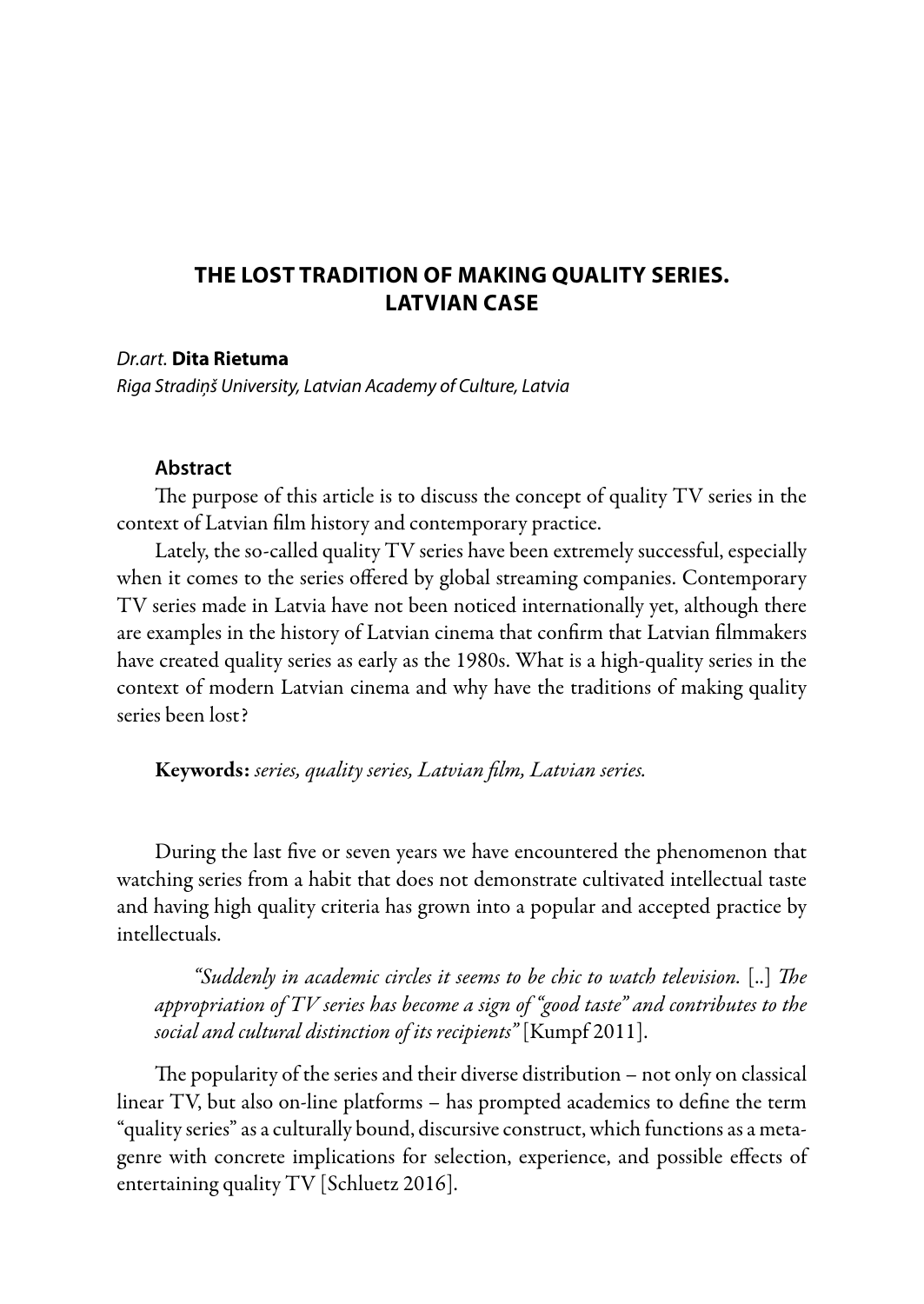First, it must be established what the term "quality TV series" stands for and why the author proposes to put the term "TV" into brackets. Before trying to find out how this concept of "quality TV series" applies to the past and present of Latvian cinema and film production practice, the history of development of the concept "quality TV series" has to be briefly touched upon.

In the field of film theory, "quality TV" has been a subject gaining increasing attention. As emphasized by the scholars, quality TV is complex television. It is demanding in terms of content, aesthetically ambitious and therefore attractive for certain target groups – it is both art and merchandise [Bignell 2007].

"*Quality TV is demanding on several levels: It is innovative and complex both in terms of content and form. It challenges viewing habits and genre expectations by breaking taboos, violating television customs, and expanding narrative rules. Quality TV series has high production values and a distinct visual style.* [..] *Quality serial television is complex in terms of storytelling, cast, narrative ambiguity, and intertextuality.* [..] *Moreover, they stand out because of a signature style composed of high production values, distinctive visual style, and techniques fostering reflexivity. Quality serial television offers a cognitively and affectively challenging entertainment experience with added symbolic value*" [Schluetz 2016].

The label "quality television" was coined by US-American TV-critics in the mid-1970s with regard to particular shows like "Rich Man, Poor Man" and "Hill Street Blues" which stood out next to their generic contemporaries. According to Robert J. Thompson the first phase of the quality television in the USA stretched from the debut of "Hill Street Blues" in 1981 to the cancelation of "Twin Peaks" in 1991. In early 1990s with the shows "NYPD Blue" and "ER" the "quality TV aesthetic [..] started spreading like a virus:

"*By the turn of the century, quality was busting out all over the networks. As far as hour-long dramas were concerned, it was hard to find a show in the autumn of 2000 that wouldn't have fallen into the category of 'quality TV' as defined in the 1980s. The Practice, Ally McBeal and Boston Public; Buffy the Vampire Slayer, Angel and The X- Files; Once and Again, Judging Amy and Providence; Law & Order, The West Wing and City of Angels: the quality style was everywhere*" [Thompson 2007, XVII].

Quality TV as of today marks a specific cultural status of television content as opposed to conventional television. The growth of the pay TV channels had a significant impact on the development of quality series, allowing more artistically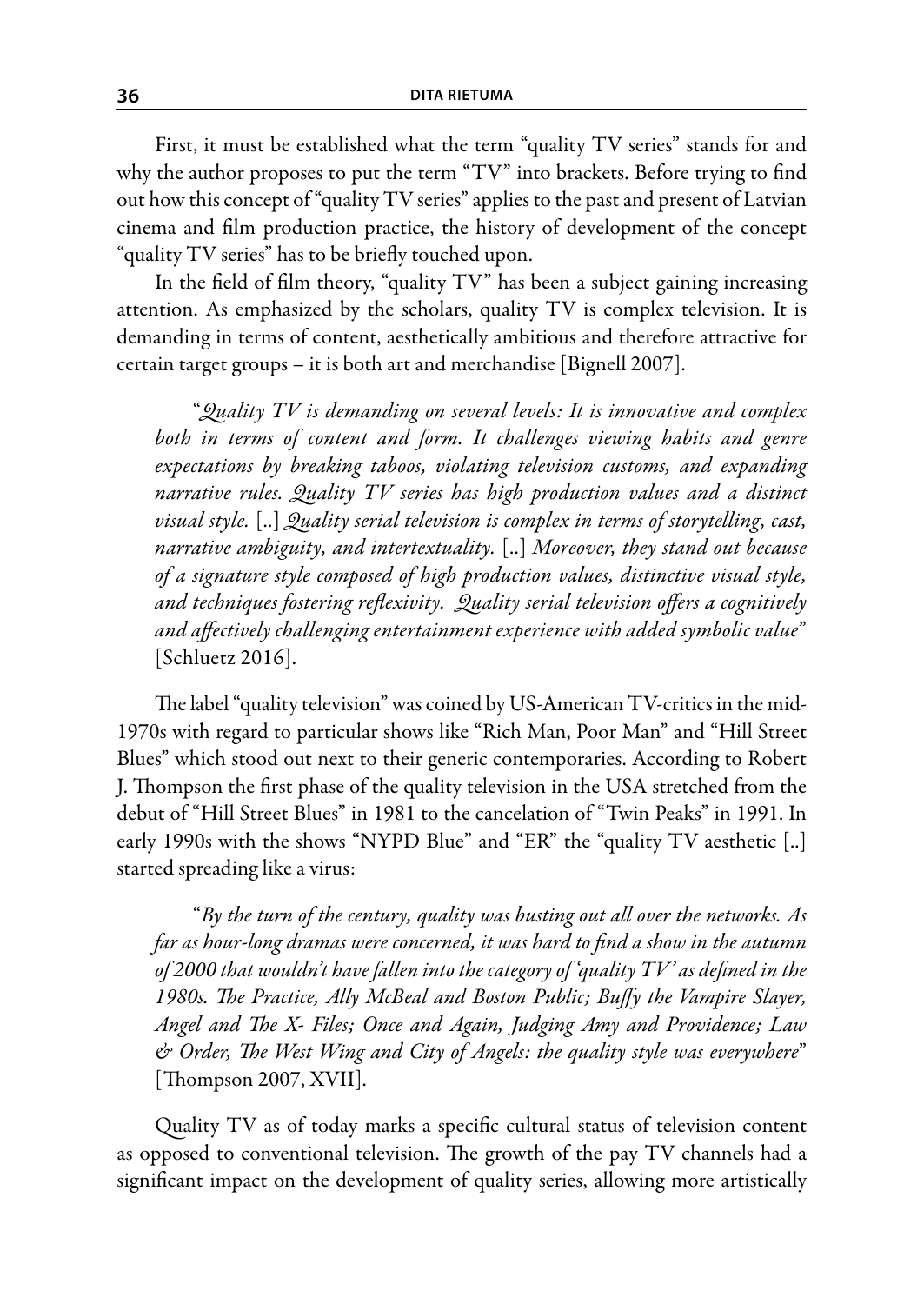diverse content to appear in the offer of TV series. Namely, the rise of the pay TV channels (first and foremost HBO) was of paramount importance for the advent of quality TV productions like "The Sopranos" or "The Wire". "The audience (or certain segments) gained autonomy in terms of time, space, and content" [Schluetz 2016].

In American TV, the development of the concept of quality series is related to the so-called post-network era (ca. 1995–2010) characterized by digitalization and media convergence. The worldwide triumph of quality series is closely linked to the development of digital technologies that "*undoubtedly blurred the boundary between film and television in terms of both production processes and technical quality of product. Thus, the former denigration of television in the face of cinema has itself been revalued and established film directors who earlier would not have worked in television, now frequently opt to do so*" [Nelson 2007: 43].

A significant milestone was the appearance and growth of online platforms, diversifying the offer of quality series. "House of Cards" (2013–2018), the first series produced by the global streaming service *Netflix,* was launched eight years ago and it started *Netflix*'s expansion into the global market of quality series. Since 2013, *Netflix* has produced approximately 400 original series and movies each year available exclusively on the online platform [Variety 2019]. Undoubtedly *Netflix* is the most powerful player in the market of online streaming platforms – both the streaming platform and the production company but there are other significant competitors such as *Amazon Prime, Hulu* etc.

Therefore, when speaking about the concept of "quality TV series", one can surely put the term "TV" in brackets. Part of the audience consumes high-quality series on online platforms, enjoying watching new series and the freedom of consuming them. Online platforms created new reception mode: episodes can be viewed repeatedly, numerous times or *binge-watched.*

What does Latvia look like in this global context of quality TV series? It has to be said that the term "quality series" has appeared in use in Latvia only recently. Up to this point the term has been mainly used to describe the operation of global online platforms such as *Netflix* and is used in texts written about the products they offer and not so much about the offer of country-specific TV channels and platforms. At the moment, one of the strongest players in the production of the quality series *Netflix* does not offer any audio-visual content made in Latvia for that matter, nor any series produced in the Baltics. One can list many reasons why this is so, but the most prominent are the insignificant size of the market, the restricted language area, as well as the limited capacity of the audio-visual productions made in Latvia and, possibly, non-compliance with *Netflix* criteria.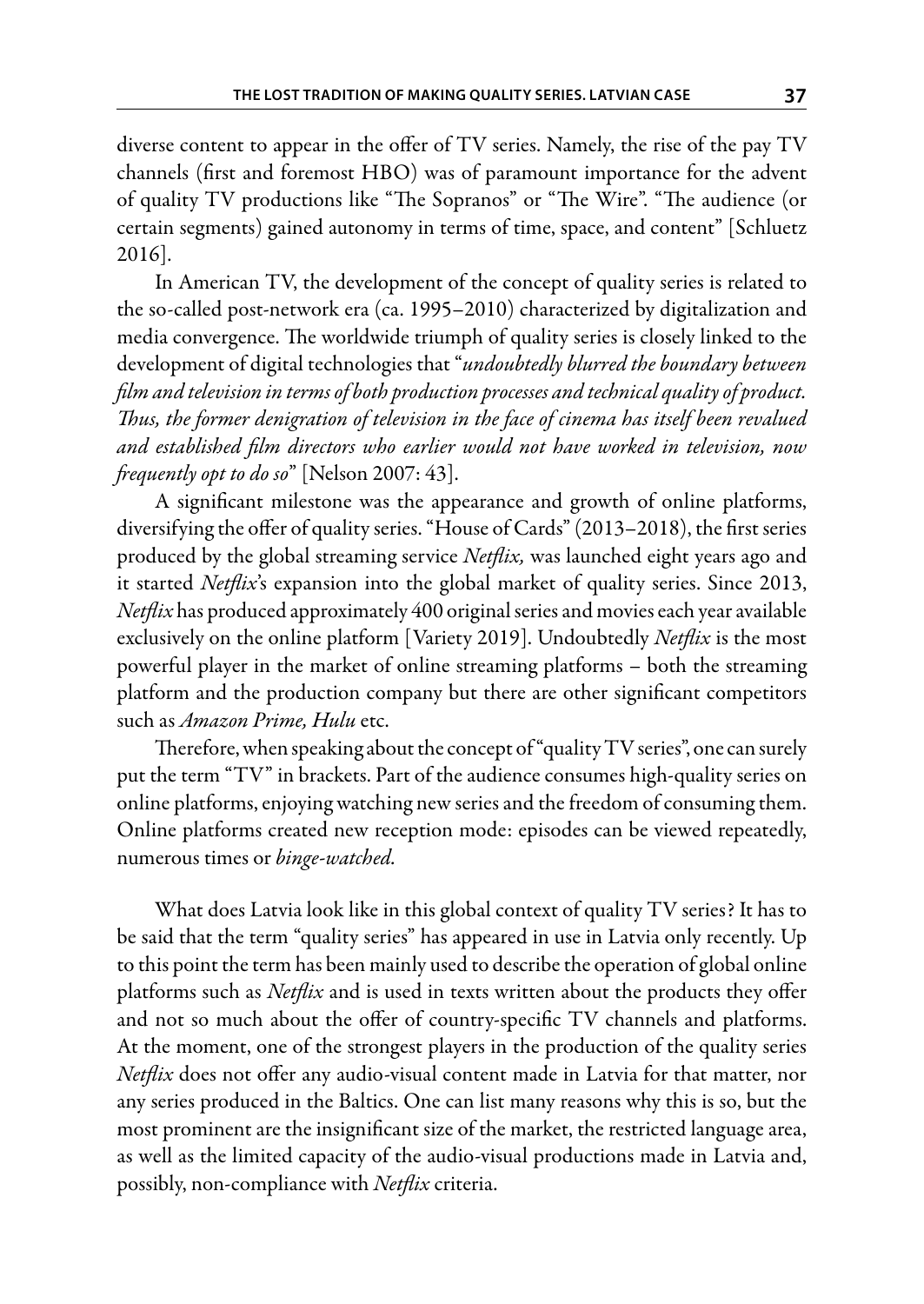Does Latvia have, is producing and has produced series that could meet the criteria of a quality series? To answer this, it is necessary to look back at the history of Latvian cinema and production practice in the second half of the 20<sup>th</sup> century.

Undoubtedly, the parallels between Latvian media history and US media history are nearly impossible to draw. This can be explained by different socio-political circumstances and a different course of history including the history of media. What is "quality TV" and "quality TV series" in the history of Latvian media is the topic of complex research.

It is important to emphasize one of the categories of a quality series – visual quality, which depends on the industrial and technological conditions of the production. Jonathan Bignell in his analyses of quality TV series made in the USA during the 1980s and 1990s states:

"*While made for television, the emphasis on mise-en-scène associated with the greater depth of colour, contrastive lighting and more elaborate camera movement of production on film is responsible for much of the aesthetic quality attributed to these programmes*" [Bignell 2007].

Before the rapid advances of digital technology in the past few decades, which have blurred the boundaries between film and high-quality TV productions, quality TV series in the USA were mainly shot on 35 mm film. It provided an image quality that is visually equivalent to that of movies. During the Soviet era, Latvian films were made in the Riga Film Studio, which was integrated into the centralized Soviet film production system. 35 mm film stock was particularly used in Riga Film Studio, which was the only studio able to operate with such high-value production. Therefore, the few examples of the quality TV series made in Latvia in the 1980s, were produced particularly in this studio. Since the 1970s, the Riga Film Studio also regularly produced two-episode and multi-episode films commissioned by Moscow Central TV and Radio. Nobody called these films series, but some were quite successful productions of the Riga Film Studio. (The term used during the Soviet era was "multi-episode feature film".)

For example, in 1978, there was the two-episode film "Theatre" (*Teātris*) – a screen adaptation of Somerset Maugham's "Theatre" by director Jānis Streičs. Twoepisode films were made regularly also in the 1980s. The first multi-episode film produced in the Riga Film Studio that possibly meets the criteria of a quality series in a modern sense is "The Long Road in the Dunes" (*Ilgais ceļš kāpās*, 1981) by director Aloizs Brenčs. This seven-episode film was made respecting the rules of historical drama and melodrama, and it also touched on important periods of Latvian history (deportations). "The Long Road in the Dunes" became extremely popular throughout the USSR, proving the skills of Latvian filmmakers to make multi-episode films.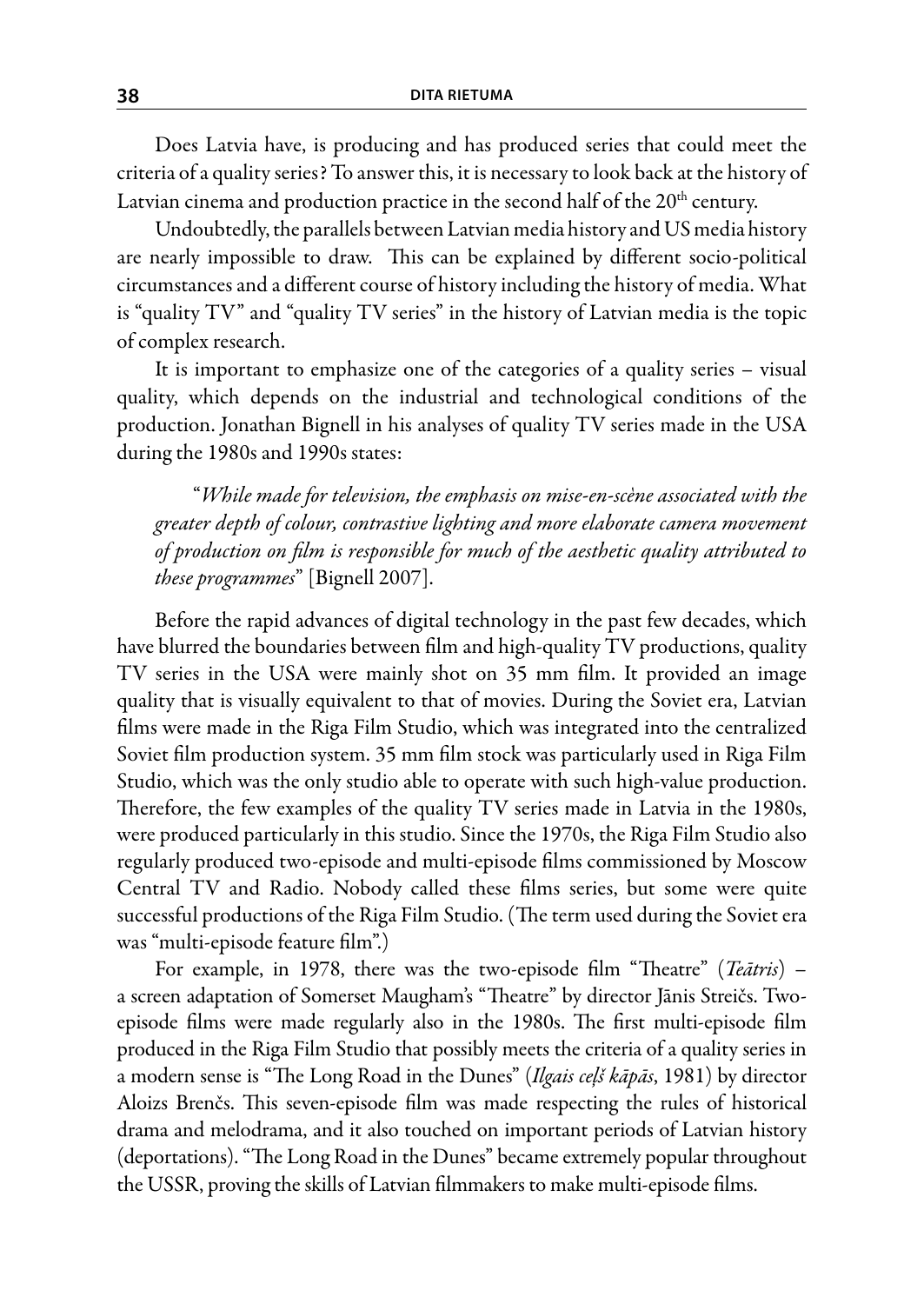In 1989, Aloizs Brenčs made another historical multi-episode film – the six-episode drama "The Old Sailor's Nest", aka "Zītars Family" (*Vecā jūrnieku ligzda / Zītaru dzimta*). Brenčs' three-episode film "Mirage" (*Mirāža*) also gained popularity; he used heist-movie motifs in this production. "Mirage" also fulfilled the "ideological counter-propaganda goal", while interpreting a genre popular in both US and European film practice.

Brenčs' multi-episode films are *continuous series* and generally meet the criteria for a quality series. Namely, they were innovative, complex, challenged viewing habits and genre expectations by breaking thematic taboos. For example, the topic – deportations – used in the series "The Long Road in the Dunes" was extremely sensitive during the Soviet occupation, even at the beginning of the 1980s. Additionally, "The Long Road in the Dunes" and two other series directed by Brenčs had high production values and a distinct visual style.

After 1991, when Latvia regained its independence, the film financing and production system changed. Films were no longer centrally funded, and the Riga Film Studio ceased to operate as a regular film production base. In the 1990s, funding was extremely limited, few films were made, and series had to be forgotten for a long time.

Since early 1990s, the production and financing of TV series in Latvia has been separated from the film production. Since 1991 the main institution for the financing film productions in Latvia has been the National Film centre – a state institution of direct administration under the supervision of the Ministry of Culture, which implements the national policy in the cinema and film industry. For the last 30 years, the production of TV series has been the responsibility of TV companies – both public and commercial TVs. Unfortunately, during this period, there have been no artistically lasting productions (series) that would stand out in the offer of lowbudget productions – mainly sitcoms and adapted formats.

Between 1990 and 2020, the Latvian Television occasionally produced some multi-episode films (series) that exceed ordinary TV products in terms of storytelling and visual quality. However, there are very few such examples. It's worth mentioning the series "Rulers of Destiny" (*Likteņa līdumnieki*, 2003–2008) – 4 seasons, 56 episodes produced by the Latvian Television. However, the visual and production qualities of the series are modest in comparison with the multi-episode films made at the Riga Film Studio.

In preparation for the Centenary of Latvia additional funding (EUR 700,000) was allocated by the Ministry of Culture for the production of the historical series. In 2016 Latvian Television launched a call for the creation of TV series dedicated to the Centenary of Latvia. The objective was to create a series "with high importance for the society and emphasize the topics of Latvia's history, statehood, culture, politics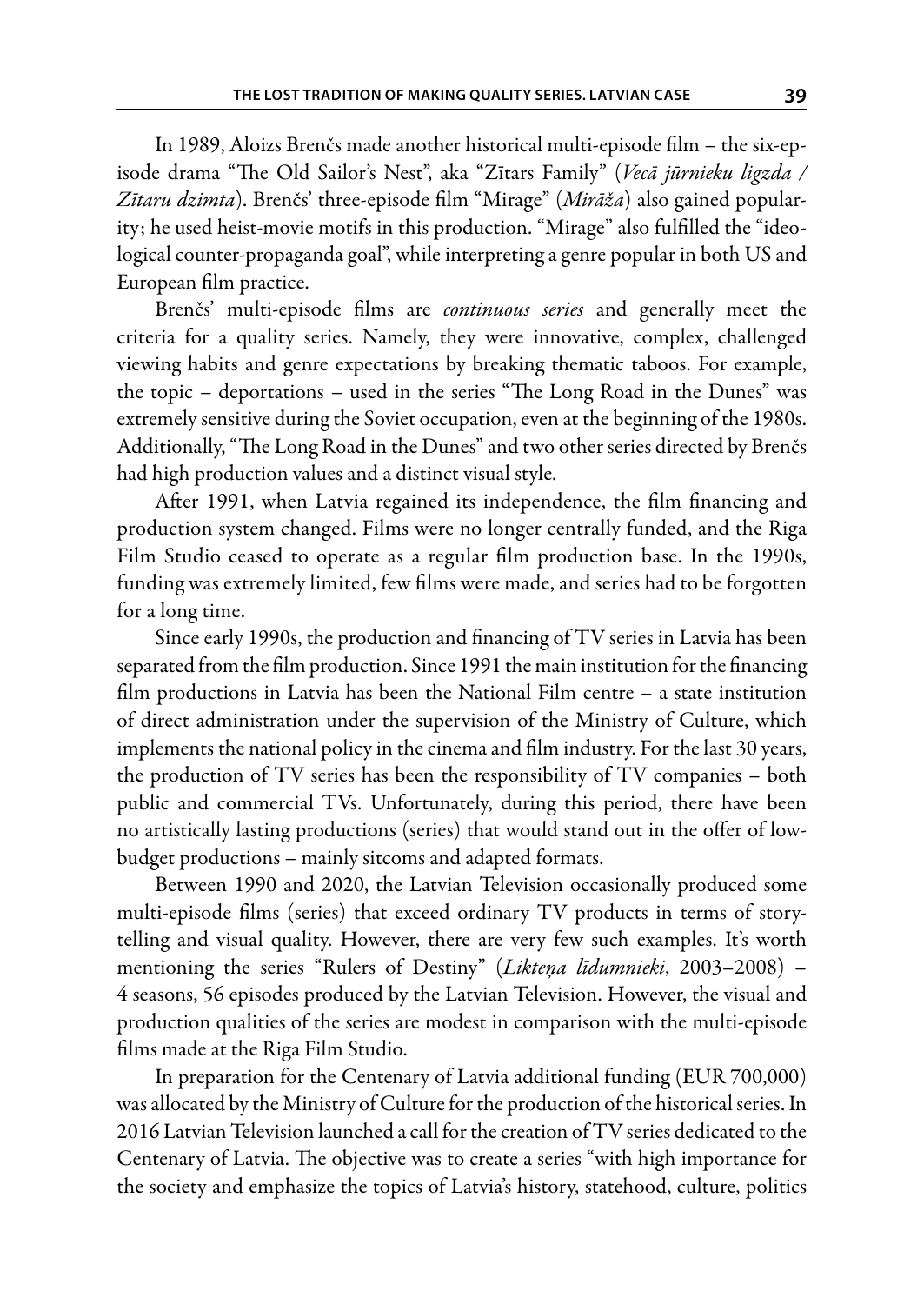and national identity, thus strengthening the understanding of national identity and Latvia's historical development" [NKC 2016].

The historical drama "Red Forest" (*Sarkanais mežs*) produced by *Red Dot Media* was the winner of the call announced by the Latvian Television. The twelve-episode series premiered in the spring of 2019. Its production value, theme – the resistance movement in Latvia after the Second World War and the involvement of the British secret service – as well as storytelling quality allow to describe it as probably the first high-quality Latvian series made since the early 1990s. Digital technologies allowed creating convincing visual style comparable with the production qualities of the features.

The National Film Centre (NFC), established in 1991, distributes state funding for film production through calls for applications. However, the opportunity to announce the first NFC call for applications to produce a quality series arose only recently, thanks to emergency funding to mitigate the effects of Covid-19. In 2020, for the first time, the NFC, allocating one million euro for the shooting of the series, provided funding for two quality series. The money comes from the emergency funding to mitigate the effects of Covid-19. The keywords "quality" and "multi-episode film" mentioned in the regulations of the call for applications show the efforts of officials to emphasize the connection between the present and the 1970s–1980s, when multi-episode films were produced in the Riga Film Studio [NKC 2020]. Two series received funding: "Emīlija: The Press Queen" (based on the biography of Emīlija Benjamiņa – one of the most influential Latvian publishers in the 1920s and 1930s) and the crime series *Cherchez la femme* ("Look for the Woman") in which the action takes place at the beginning of the 1990s. Both series are dealing with historical material. This can raise the question if the "quality series" is limited to only "historical series" in the realm of Latvian media? Both productions will be premiered in the end of 2021, both series are produced by independent production companies *Mistrus Media* ("Emīlija: The Press Queen") and *Red Dot Media&Kultfilma* (*Cherchez la femme),* and both will be screened on Latvian TV and local VOD companies, which contributed with co-financing of the productions. The series "Emīlija: The Press Queen" is a seven-episode drama – the final episode is a documentary about Emīlija Benjamiņa directed by Gints Grūbe, who is also the co-producer of the series, the other six episodes are the features directed by three directors Kristīne Želve, Andis Mizišs and Dāvis Sīmanis. Additionally, the team of two directors – Armands Zvirbulis and Dzintars Dreibergs – are the creators of the six-episode series *Cherchez la femme.* The extremely demanding production schedule of both series, stipulated by additional funding conditions, which required the completion of the main shooting period by the end of 2020, motivated Latvian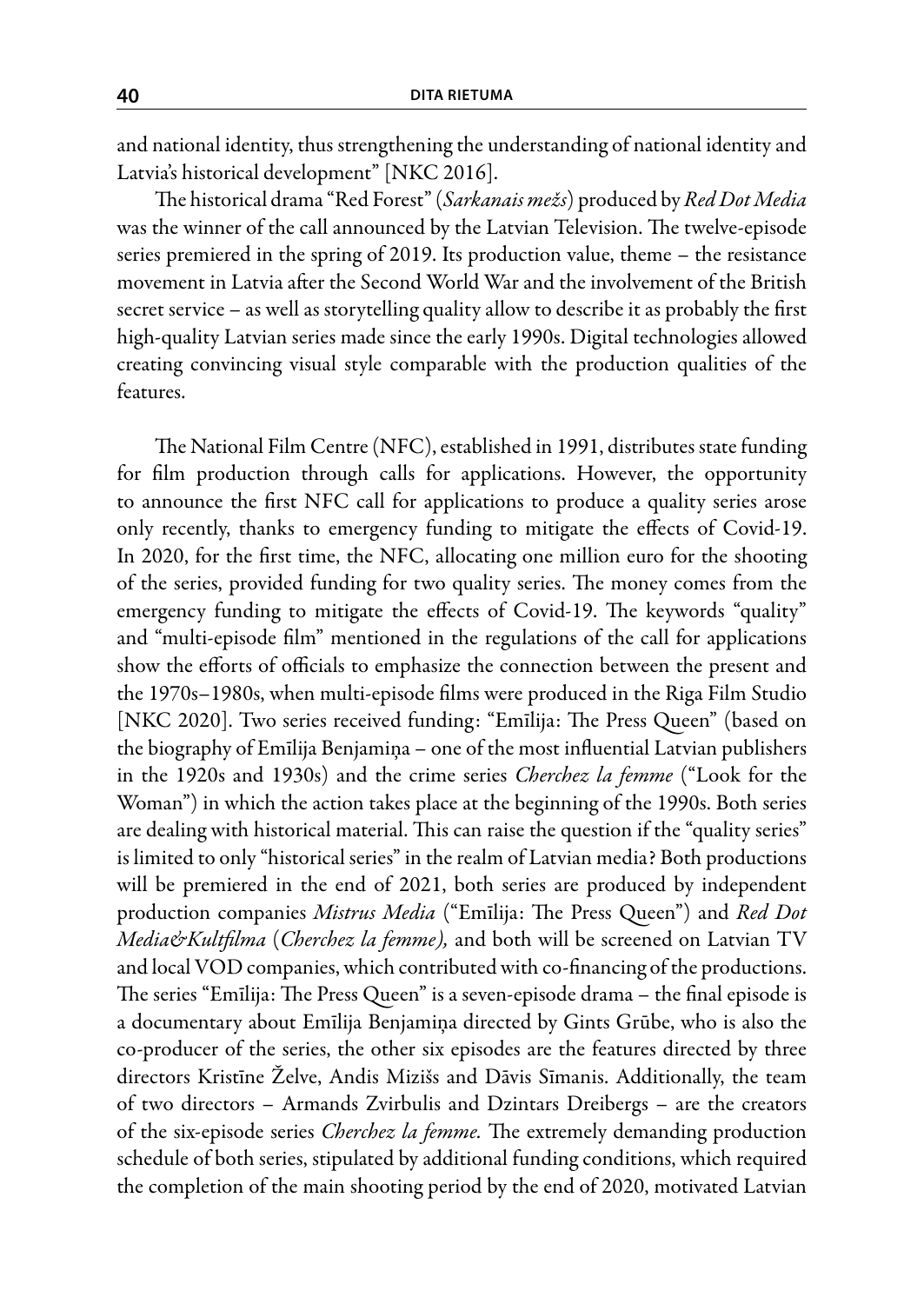filmmakers to create a creative team of directors, which is not a common practice in Latvian or even European film industry.

Positive tendencies in demand for Latvian-produced content, including series, have increased rapidly in the last four years since the advent of local online (VOD) platforms. Probably this period can be called the "golden age of VOD platforms" in Latvia. Several platforms, such as *TET, LMTStraume*, etc. are actively purchasing local content – films made in Latvia. The competition between two telecommunication companies, trying to divide the Latvian market, has created a demand for domestic content created in Latvia, also for series that these telecommunication companies are trying to produce themselves. It is debatable whether the term "quality" can be applied to these series, but some series have been produced. For example, "There" (*Tur*) produced by LMT (dir. Uldis Cipsts, 2019) is an ambitious attempt to master the genre of science fiction, ignoring the budget constraints and the weak traditions of the genre in Latvia. Recently the competing telecommunication platform TET has offered its own detective series "Lost" (*Bezvēsts pazudušās*, dir. Vlads Kovaļovs, 2020), which premiered in the fall of 2020. It should be noted that both directors had not worked in Latvian film productions before directing these series.

The most internationally known Latvian theatre – the New Riga Theatre – has also started making a series and has filmed a ten-episode series "Agency" during the lockdown of 2020 from May to September. For his contemporary story about a Riga-based advertising agency director Alvis Hermanis has chosen black-and-white aesthetics, which, in his opinion, is reminiscent of the fragility and naivety of movies of the 1960s. All NRT actors have participated in the filming of the series and they are also co-authors of the screenplay. In the series, Alvis Hermanis uses the same method that also characterizes his theatrical productions – actors are involved in creating the dramaturgy of the play or in this case – dramaturgy of the series. It is significant that in numerous interviews Alvis Hermanis characterized "Agency" as a "multi-episode feature film" (*daudzsēriju mākslas filma*). He used the same term which was common during the 1970s–80s in the practice of Riga Film Studio, when "The Long Road in the Dunes" and other quality TV series or "multi-episode feature films" were made in Latvia.

This independent experiment also complements the understanding of the concept of "quality series" in the Latvian context: a famous director-author, popular actors, and unusual production practice.

Alvis Hermanis has refused to co-operate with TV companies and existing VODs, and the series was made available on the New Riga Theatre's own online platform in autumn of 2020. It must be said that "Agency", the series created by Alvis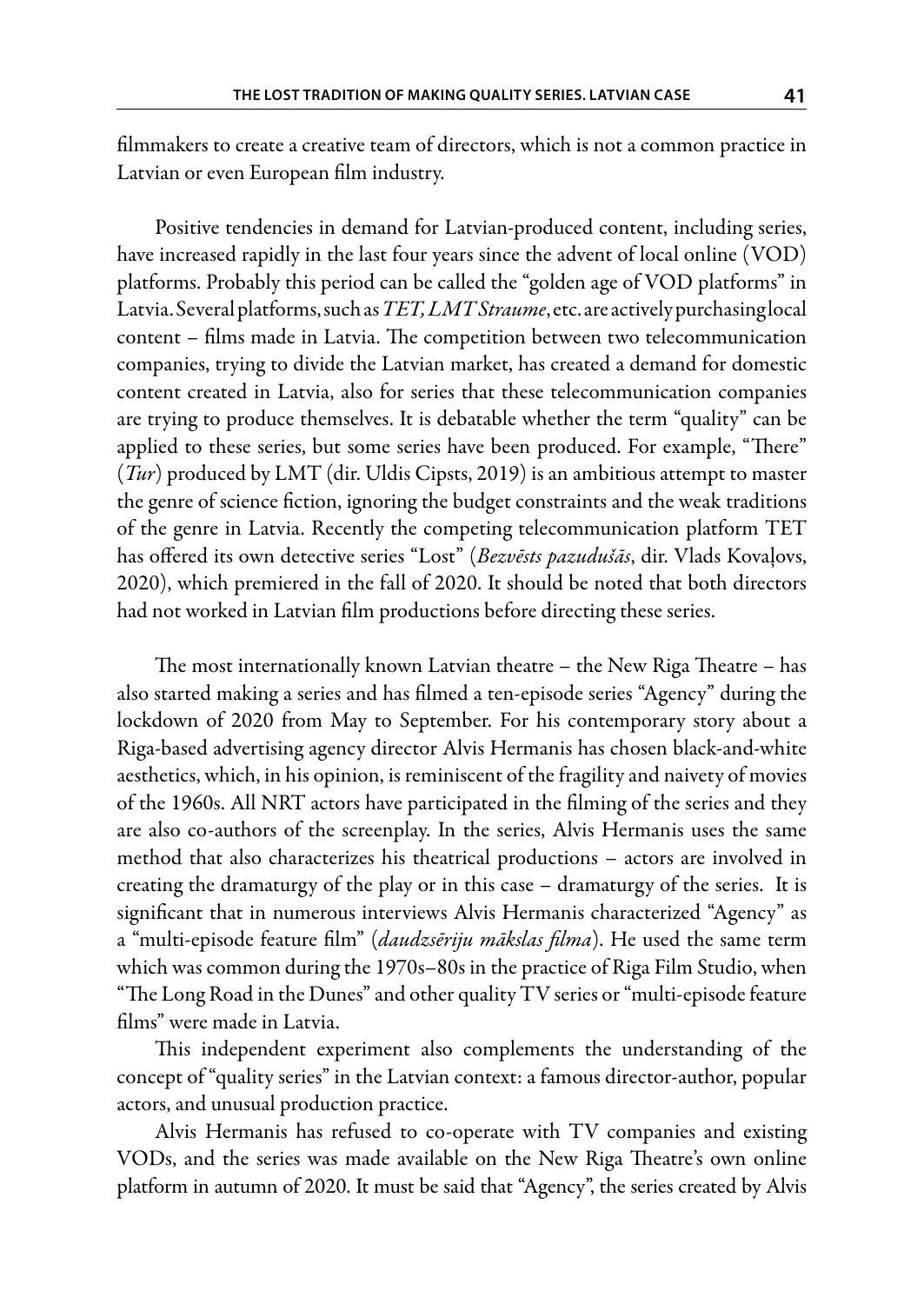Hermanis, received mixed reviews. The method of improvisation, which was used to create the dramatic basis of the series, hindered the development of a convincing narrative. The series was characterized by an overemphasis on fragmentation. However, in general, "Agency" can be considered a stylistically peculiar experiment both in visual style and production practice. The New Riga Theatre produced the series using their own resources, without attempts to attract additional funding from film funds, TV companies, distributors, or streaming services.

It can be concluded that the concept of "quality series" is very fragile in the context of Latvia media landscape. It is possible that tracking a quality series in the Latvian audio-visual experience is more of a desire of scholars who long to see the reflections of an internationally approbated meta-genre in the local practice. The tradition and ability to create high-quality multi-episode stories was cut short in the 1990s due to socio-political changes and lack of funding, as well as segregation of funding for TV and cinema productions. Predictable and planned funding granted to independent film production companies to make high-quality series would provide serious support for the development of this "meta-genre". The qualitative development of series is largely related to the amount of funding, its regularity, and sources. National Film Centre of Latvia cannot currently guarantee whether and when there will be the next call for applications to support TV series. Other players with limited financial capacity such as TV companies and VOD platforms are left to take care of the development of series. The quality of series in general is related to the production value and the chance to tell complex multi-layered stories. Let us hope that the lost link between the multi-episode film/series culture of Latvian cinema in the 1980s and today will be restored.

## *Sources*

- Kumpf, S. (2011). *There has to be something to think about The appropriation of quality TV series as a means of distinction.* Estudios interdisciplinarios sobre la ficción televisiva en la Tercera Edad de Oro de la Televisión, Universidad de Sevilla. Available: https://idus.us.es/handle/11441/99135 (viewed 01.10.2020.)
- Thompson, R. J. (2007). Preface. In: Janet MacCabe, Kim Akkass (ed.). *Quality TV, Contemprorary American Television and Beyond.* New York: I.B. Tauris, p. Xvii.
- Bignell, J. (2007). Seeing and Knowing: Reflexivity and Quality. In: Janet MacCabe, Kim Akkass (ed.). *Quality TV, Contemporary American Television and Beyond.* New York: I.B. Tauris., pp. 158–170.
- Nelson, R. (2007). *Quality TV Drama: Estimations and Influences Through Time and Space.* Janet MacCabe, Kim Akkass (ed.). New York: I.B. Tauris., pp. 38– 51.